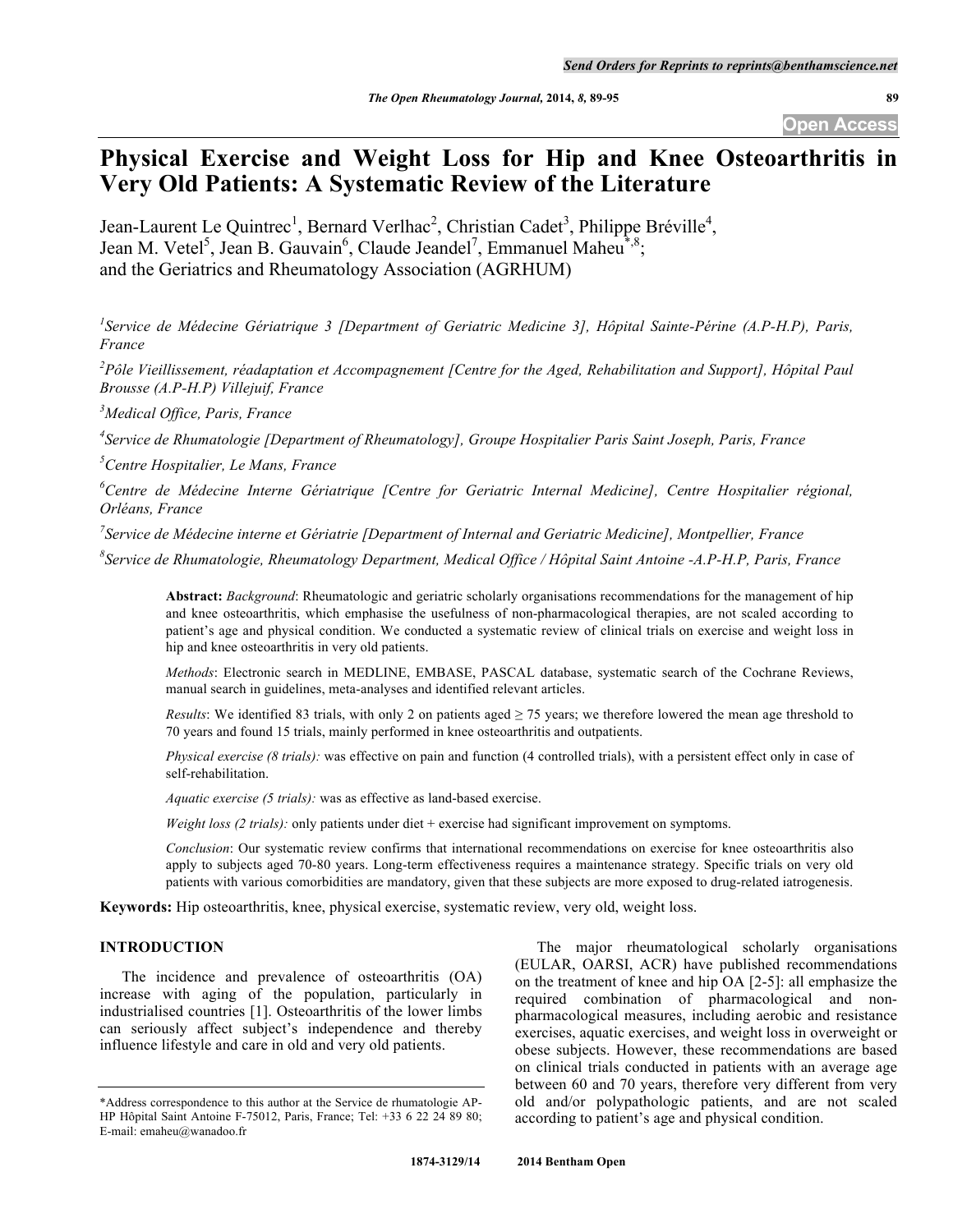The American Geriatrics Society (AGS) published in 2001 recommendations for prescribing physical exercise in old patients [6]. However, they are based on relatively ancient trials and not differentiated according to age or polypathology.

EULAR 2013 recommendations [7], which give detailed guidance for the non-pharmacological management of hip and knee OA, do not take into account the age of patients, nor the feasibility or hazards of exercise and weight loss in old and very old patients.

A group of geriatrician-rheumatologists was formed a few years ago within the French Society of Rheumatology (SFR - Société Française de Rhumatologie): the Geriatrics and Rheumatology Association (AGR - Association Gériatrie et Rhumatologie). More recently a wider working group entitled AGRHUM was formed within the French Society of Geriatrics and Gerontology (SFGG - Société Française de Gériatrie et Gérontologie). These groups decided to take an inventory of existing clinical trials on the treatment of OA in very old patients. We present here this systematic review of trials on physical exercise and weight loss in hip and knee OA in very old patients (75 years and older).

## **METHODS**

We performed a systematic bibliographical search of the literature looking for clinical trials on non-pharmacological treatment of hip and knee OA in patients aged 75 years and older. The search was focused on physical exercise, aquatic exercise and balneotherapy, and weight loss. Education and information, physiotherapy (hot/cold, laser, ultrasound, percutaneous electrical stimulation), massage, Spa-therapy and acupuncture did not fall within the scope of this research.

The search strategy was as follows:

1. Search in MEDLINE, EMBASE, and PASCAL database for manuscripts published in English, using the following keywords: hip/knee OA; exercise; aquatic exercise; balneotherapy; weight loss; weight reduction. The activated filters were: clinical trials, abstract available, published in the last ten years, age eighty and over. For this last age filter, we initially selected a "sixty five and over" filter: this filter, active as soon as age  $\geq 65$  years was quoted in the text, resulted in the case of osteoarthritis, to make no selection for age. This led to use the "eighty and over " filter, which is activated as soon as age  $\geq 80$  years was quoted in the text.

- 2. Study of the Cochrane Reviews: "aquatic exercise for the treatment of knee and hip osteoarthritis", "exercise for osteoarthritis of the hip", "exercise for osteoarthritis of the knee", "home *versus* center based physical activity programs in older adults", "intensity of exercise for the treatment of osteoarthritis", " balneotherapy for osteoarthritis". In each of these reviews a comprehensive manual search of selected trials and excluded trials was performed.
- 3. Manual search of references in international guidelines, meta-analyses and systematic reviews.
- 4. Manual search of references in all relevant articles obtained during the previous steps.

# **RESULTS**

We identified a total of 83 trials (Table **1**).

Among them, only two concerned subjects aged  $\geq$  75 years on average; we therefore decided to lower the mean age for selecting articles to 70 years. This led to a selection of 15 papers and 13 trials [8-22], two being duplicates [8, 9, 14, 15]. The 2 trials on weight loss [23, 24] included patients with a mean age slightly under 70 years: we however, kept them, given the scarcity of trials on weight loss in elderly patients. The methodological quality of these 15 trials, was assessed by the Jadad score [25], with an average score of 3/5.

Heterogeneity of trials did not allow carrying out a metaanalysis.

#### **Physical Exercises**

We identified 8 trials (10 manuscripts: 8-17) which included a total of 764 patients (Table **2**).

- All were randomised controlled trials, including 5 with a control group. Five trials were given single-blind assessment. Post-treatment evaluation was performed on 72 to 100% of included patients. Five trials performed a followup assessment on 50 to 92% of included patients, within three months to one year after inclusion.

Six trials were conducted in knee OA and two in knee and/or hip OA.

Treatments were land-based exercises in 6 trials: these exercises were performed in groups in 4 trials [8, 10, 14, 16], at home in 1 trial [12]; the latest trial studied stationary bike with exercises of different intensities [11]. Another trial tested the involvement of occupational therapists to increase daily physical activity [17]. The last trial studied a

**Table 1. Trials identified by the Bibliographical Search.**

|                                   | <b>Total Number of Trials</b> | Number of Trials with Average Age<br>$\geq$ 75 years | Number of Trials with Average Age<br>$\geq 70$ years |
|-----------------------------------|-------------------------------|------------------------------------------------------|------------------------------------------------------|
| Exercise                          | 50                            |                                                      |                                                      |
| Aquatic Exercise<br>Balneotherapy |                               |                                                      |                                                      |
| Weight Loss                       |                               |                                                      |                                                      |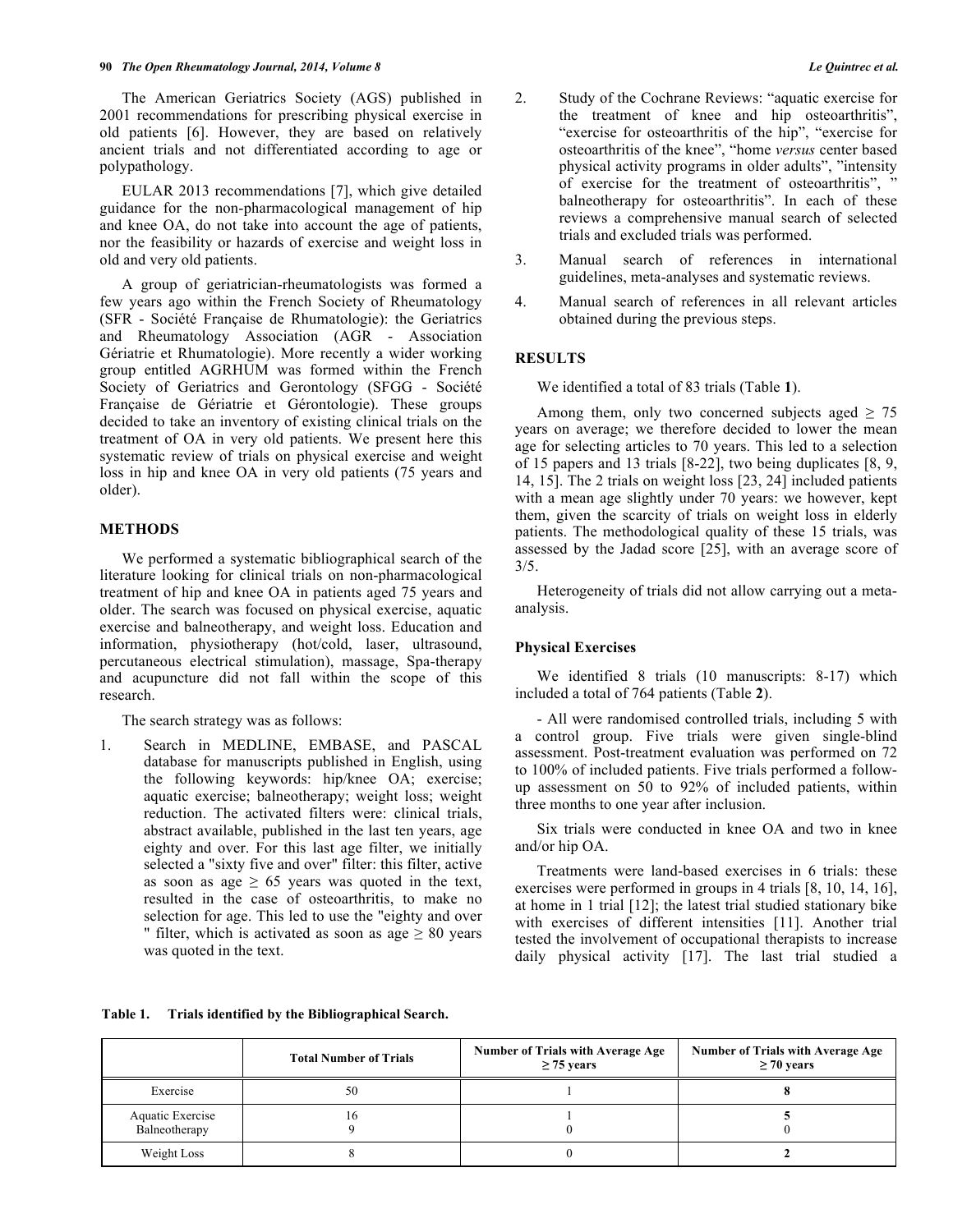|                                          | $\mathbf N$ | Average<br>Age<br>$\pm SD$ | $\frac{0}{0}$<br>Women | Lifestyle                         | <b>Affected</b><br><b>Joint</b> | <b>Exclusion</b><br>Criteria                        | <b>Blinded</b><br><b>Assessment</b> | <b>Patients Groups</b>                                           | <b>Assessment</b>    | <b>Results</b>                                                     |
|------------------------------------------|-------------|----------------------------|------------------------|-----------------------------------|---------------------------------|-----------------------------------------------------|-------------------------------------|------------------------------------------------------------------|----------------------|--------------------------------------------------------------------|
| Kovar (1992) [8]<br>Sullivan (1998) [9]  | 102<br>52   | $70.4 + 9.1$               | 84%                    | independent                       | knee                            | -Dementia<br>-Pathologies<br>CI exercise            | No                                  | -Control (phone calls)<br>-exercise +<br>education               | 8 weeks<br>1 year    | lpain*<br>↑function*<br>$\downarrow$ pain $^{\circ}$               |
| Rogind (1998) [10]                       | 25          | $71.2 \pm 7.4$             | 91%                    | independent                       | Knee<br>(severe)                | -Dementia<br>-Pathologies<br>CI exercice<br>-Hip OA | Yes                                 | -Control (non-<br>training)<br>-Exercise<br>+self-rehabilitation | 3 months<br>1 year   | pain*<br>1function*<br>pain*<br>↑function*                         |
| Kline Mangione<br>$(1999)$ [11]          | 54          | $71.0 \pm 6.9$             | 67%                    | independent                       | knee                            | Pathologies<br>CI exercise                          | N <sub>0</sub>                      | -Bike high intensity<br>-Bike low intensity                      | 10 weeks             | $\downarrow$ pain $\circ$<br>↑function®                            |
| Petrella (2000) [12]                     | 179         | $74.0 \pm 6.0$             | 57.5%                  | independent                       | knee                            | -Dependency<br>-pathologies<br>CI exercise          | Yes (double)                        | -Control (sham<br>exercise)<br>-home exercise                    | 8 weeks              | $\downarrow$ pain*<br>1function*                                   |
| Talbot (2003) [13]                       | 34          | $70.2 \pm 6.7$             | 76.5%                  | independent                       | knee                            | $-MMS < 24$<br>-Pathologies<br>CI exercise          | N <sub>0</sub>                      | -Control (education)<br>-Podometer                               | 6 months<br>9 months | ↑step count <sup>o</sup><br>nothing                                |
| Hughes (2004) [14]<br>Hughes (2006) [15] | 150<br>215  | $73.3 \pm 6.7$             | 81%                    | independent                       | Knee and<br>hip                 | Dementia                                            | Yes                                 | -Control (notebook)<br>-resistance exercise                      | 2 months<br>1 year   | Įpain*<br>1function*<br>$\downarrow$ pain $^{\circ}$<br>↑function* |
| Williamson (2007)<br>[16]                | 181         | $70.0 \pm 8.8$             | 55.5%                  | <b>Not</b><br>specified           | Knee<br>(severe)                | -Homolateral<br>Hip OA                              | Yes                                 | -Control (brochure)<br>-Acupuncture<br>-exercise                 | 7 weeks<br>12 weeks  | ↑function<br>(acupuncture)*<br>nothing                             |
| Murphy (2008) [17]                       | 54          | $75.3 \pm 7.1$             | 93%                    | Résidences<br>$(4 \text{ sites})$ | K 67%<br>K+H 22%<br>H 11%       | Dementia                                            | Yes                                 | Exercise+OT<br>Exercise+education                                | 6 weeks              | $\downarrow$ pain $\circ$<br>$\uparrow$ function (OT)*             |

**Table 2. Randomised controlled trials on physical exercise.**

K: knee osteoarthritis; H: hip osteoarthritis; OA: osteoarthritis; CI: contra-indicating; OT: occupational therapy.

°: significant intragroup difference; \*: significant intergroup difference.

programme with a gradual increase in the step count at home, self-monitored by a podometer [13].

- Among the 6 trials on physical exercise, 4 out of the 5 trials with a control group [8, 10, 12, 14] found physical exercise to be effective on pain and function (walking speed and/or distance) and one [16] did not; the last trial, focused on stationary bike [11], found a within-group difference on function. Exercise with occupational therapy was more effective than exercise with education [17]. Podometer selfmonitoring increased walking speed [13]. An increase in aerobic ability [11] and quadriceps strength [10, 13] was recorded in trials which evaluated these criteria. Activities of daily living were also improved in the trial which did evaluate this outcome [8]. Exercises were also effective in advanced OA [10].

Follow up found no evidence of persistence of effect [9, 13], except in cases of scheduled [15] or probable [10] home-based self-rehabilitation.

- There were few side effects: 1 patient had a fall resulting in a hip fracture [8]. Other side effects were minor and did not result in patient dropout. Overall tolerance was good, even in advanced OA [10, 16].

## **Aquatic Exercises**

We identified 5 trials [18-22] which included 457 patients (Table **3**).

- All were randomised controlled trials: all used a blinded assessment and 4 a control group. Post-treatment assessment of patients involved 78.2 to 95.4% of included patients. Two trials had a follow-up assessment involving 80.5 to 90.8% of included patients.

Four trials were conducted in hip or knee OA [18-20, 22] and 1 in hip OA [21].

Tested treatments were aquatic or land-based exercises *versus* control in 2 trials [18, 19], aquatic exercises *versus* land-based exercises in one trial [20], aquatic exercises *versus* control in one trial [22] and aquatic exercises with or without education in one trial [21].

- The effectiveness of aquatic exercises was demonstrated on pain and function *versus* controls in 2 trials [18, 19] and within group in one trial [20]. One trial with control group [22] failed to show any statistically significant difference favouring aquatic exercise.

Overall, the effectiveness of aquatic exercise was similar to that of land-based exercise. In hip OA, aquatic exercises were only effective if associated with rehabilitation sessions to implement them in land-based activities [21].

Results were broadly persistent after follow-up, which was of short duration (8 to 12 weeks) [19, 20].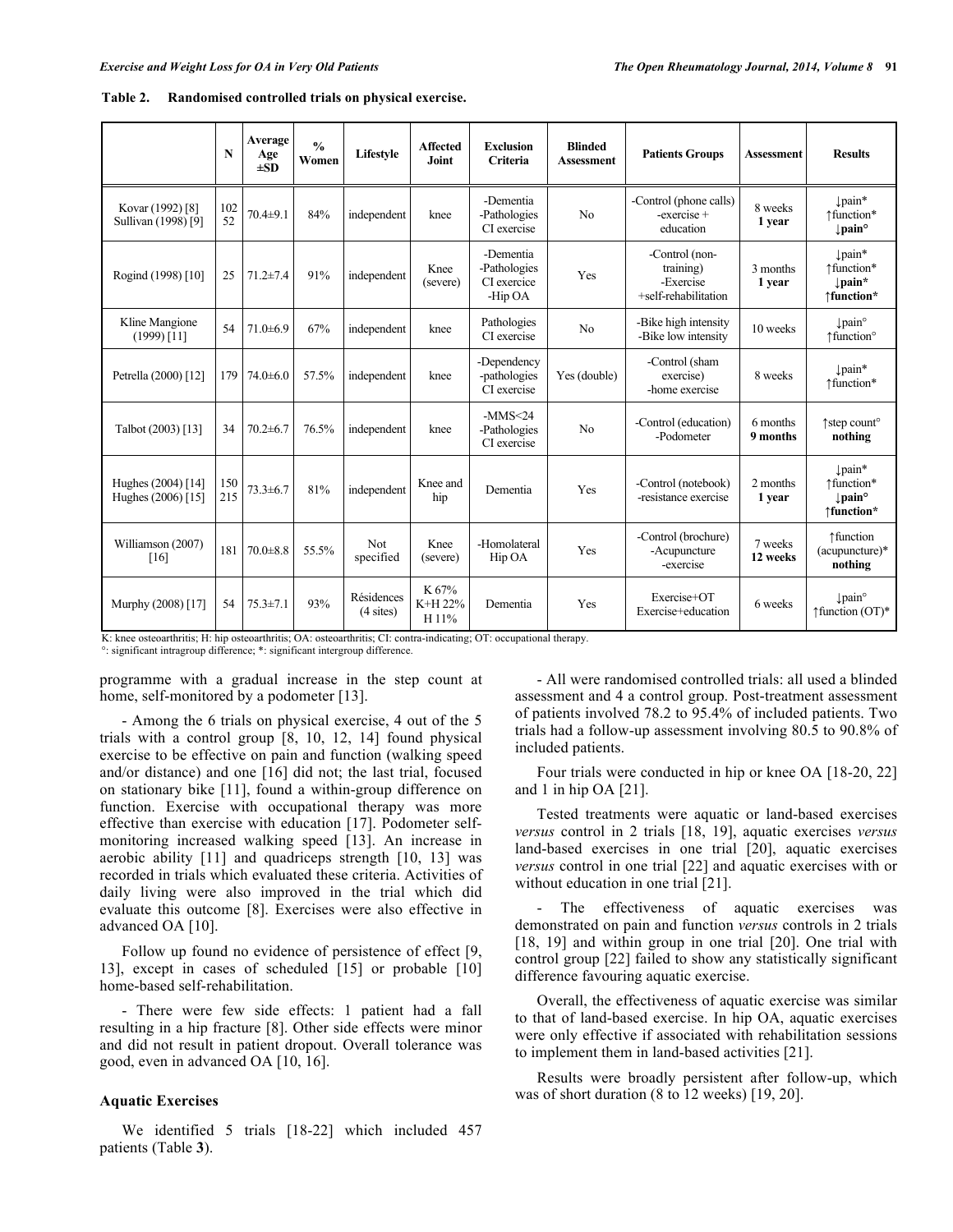|                          | N   | Average<br>$Age \pm SD$ | $\frac{0}{0}$<br>Women | Lifestyle   | <b>Affected Joint</b>                    | <b>Exclusion</b><br><b>Criteria</b>      | <b>Blinded</b><br><b>Assessment</b> | <b>Patients Groups</b>                                                                    | <b>Assessment</b>    | <b>Results</b>                                                                                      |  |
|--------------------------|-----|-------------------------|------------------------|-------------|------------------------------------------|------------------------------------------|-------------------------------------|-------------------------------------------------------------------------------------------|----------------------|-----------------------------------------------------------------------------------------------------|--|
| Foley<br>(2003) [18]     | 105 | $70.9 \pm 8.8$          | 49.5%                  | independent | K or H<br>40% (awaiting<br>surgery)      | Dementia                                 | Yes                                 | -control $(C)$ : phone calls<br>-aquatic $ex(A)$<br>-land-based $ex(L)$                   | 6 weeks              | $\downarrow$ pain $(A)^\circ$<br>$\uparrow$ function (A=L>C)*                                       |  |
| Fransen<br>$(2007)$ [19] | 152 | $70.0 \pm 6.3$          | 74%                    | independent | K and/or H                               | Pathologies<br>CI exercise               | Yes                                 | -control $(C)$<br>-aquatic $ex(A)$<br>-Taï Chi (T)                                        | 12 weeks<br>24 weeks | $\downarrow$ pain (A>T>C)*<br>$\uparrow$ function $(A>T>C)*$<br>maintained<br>(self-rehabilitation) |  |
| Gill (2009)<br>[20]      | 82  | $70.3 \pm 9.8$          | 62%                    | Independent | K or H<br>(awaiting)<br>surgery)         | Not<br>specified                         | Yes                                 | -aquatic $ex(A)$<br>-land-based $ex(L)$                                                   | 6 weeks<br>14 weeks  | $\downarrow$ pain $(A=L)^\circ$<br>$\uparrow$ function (A=L) $\circ$<br>maintained                  |  |
| Arnold<br>$(2010)$ [21]  | 79  | $73.2 \pm 4.8$          | 71%                    | independent | $H+1$ fall or 1<br>fall risk factor      | <b>Not</b><br>specified                  | Yes                                 | -control $(C)$ : usual<br>activities<br>-aquatic ex+education<br>(AE)<br>-aquatic $ex(A)$ | 11 weeks             | $\uparrow$ balance (AE>C)*<br>$\uparrow$ function (AE>A,C)*                                         |  |
| Hale (2012)<br>$[22]$    | 39  | $75.0 \pm 1.3$          | 74%                    | independent | $K$ and/or $H+$<br>1 fall risk<br>factor | -Dementia<br>-Pathologies<br>CI exercise | Yes                                 | -control $(C)$ : internet<br>training<br>-Aquatic $ex(A)$                                 | 12 weeks             | $\uparrow$ balance (C) $\circ$<br>$\uparrow$ function $(C)^\circ$                                   |  |

**Table 3. Randomised controlled trials on aquatic exercise.**

K: knee osteoarthritis; H: hip osteoarthritis; CI: contra-indicating; ex: exercise; °: significant intragroup difference; \*: significant intergroup difference.

Tolerance was excellent: some transient pain exacerbations were reported, but did not result in patient dropout [18, 19, 21].

#### **Weight Loss**

We found 2 trials [23, 24] which included 87 and 316 patients, (total 403 patients) (Table **4**).

These trials were performed by the same team, but published at a two-year interval.

- Both were randomised controlled trials with singleblind assessment. Post-treatment assessment was performed on 77 to 80% of included patients. Both trials were conducted in knee OA.

One trial compared the diet and exercise association to a control group [24]. The other compared diet and exercise, diet, or exercise with a control group (4 groups) [23].

- Weight loss reached 3.7 to 8.7% of baseline weight, and was highest in the diet + exercise group. Only patients under diet + exercise had a significant pain reduction and functional improvement, compared to the control group.

There was no significant side effect.

**Table 4. Randomised controlled trials on weight loss.**

# **DISCUSSION**

To our knowledge, this is the first systematic review of the literature on the tolerance and effectiveness of physical exercise and weight loss for hip and knee OA in very old patients, which are first line therapeutic options recommended by all published therapeutic guidelines in OA  $[2-7]$ .

- Physical exercises were found to be effective on pain and function. These results are highly significant given that such trials are subject to strong methodological constraints: single-blind is sometimes difficult to enforce [8], and low sample sizes frequently limit statistical power, which in additioncould also be reduced by the possible effect of sham treatment in the control group: brochures and educational sessions may encourage controls to increase their activity by themselves, and trips to the centre can provide general stimulation [13]. In the literature, effectiveness of physical exercise in the elderly is considered equivalent to that observed in younger adults [6]. The negative results of the trial by Williamson [16] can be explained by two limitations: subjects included with very advanced osteoarthritis and the low number of sessions, 6 performed at a weekly interval. This trial is the one with the lowest number of sessions, whereas a dose effect has been suspected [12]: in adults, a

|                     |     | Average<br>$Age \pm SD$ | $\frac{6}{9}$<br>Women | Lifestyle   | <b>Affected</b><br>Joint | <b>Exclusion</b><br>Criteria | <b>Blinded</b><br>Assessment | <b>Patients Groups</b>                                                           | Assessment | <b>Results</b>                        |
|---------------------|-----|-------------------------|------------------------|-------------|--------------------------|------------------------------|------------------------------|----------------------------------------------------------------------------------|------------|---------------------------------------|
| Messier (2004) [23] | 316 | $69.0 \pm 0.8$          | 74%                    | independent | Knee                     | MMS < 24                     | Yes                          | -control (education)<br>$-diet$ + exercise (DE)<br>-diet $(D)$<br>$-exercise(E)$ | 18 months  | pain $(DE)^*$<br>↑function<br>$(DE)*$ |
| Miller (2006) [24]  | 87  | $69.7 \pm 0.6$          | 64.9%                  | independent | Knee                     | Pathologies<br>CI exercise   | Yes                          | -control (education)<br>-diet+exercise                                           | 6 months   | $\downarrow$ pain *<br>↑function*     |

CI: contra-indicating °: significant intragroup difference; \*: significant intergroup difference.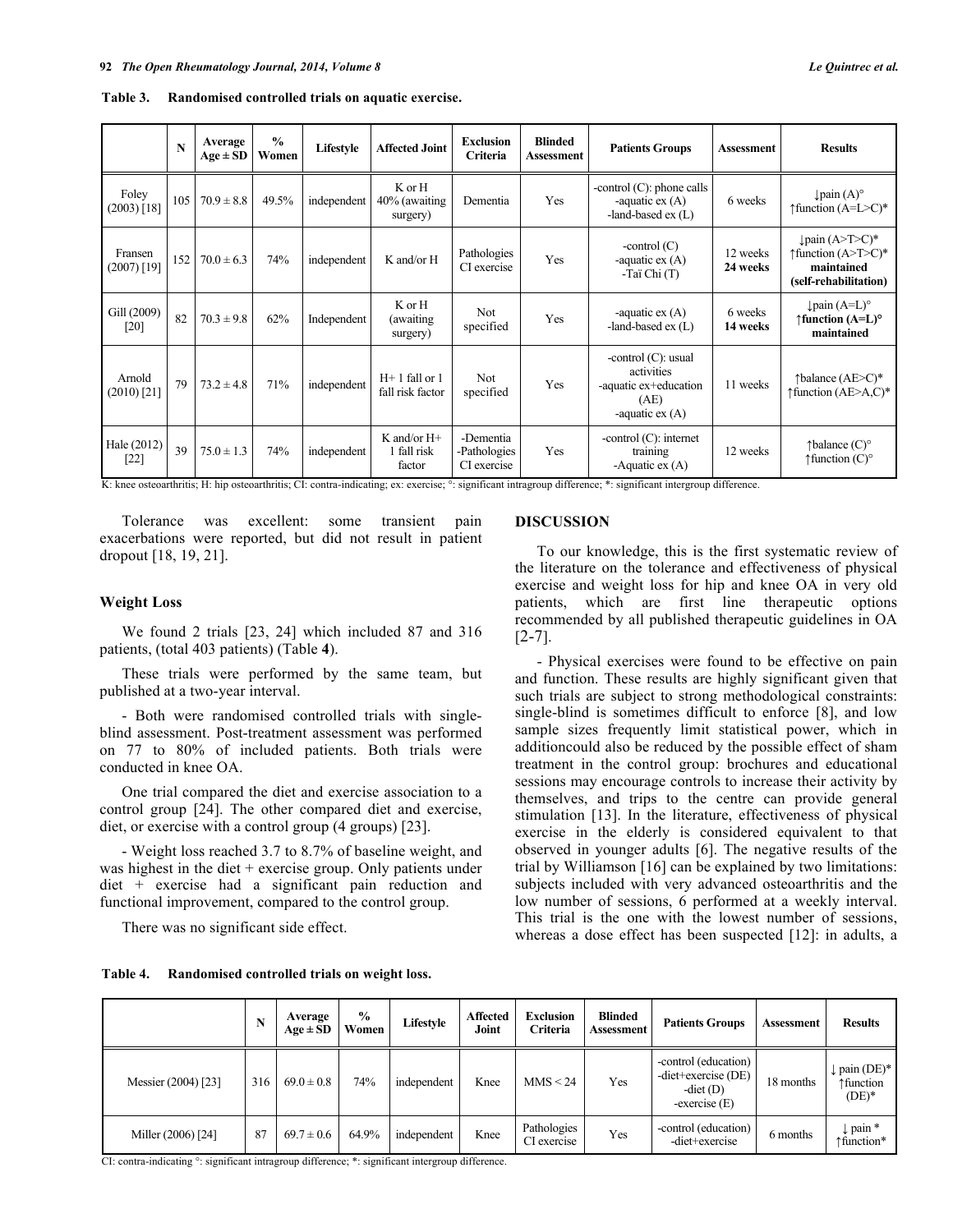Cochrane Review on exercises for knee osteoarthritis [26] concluded that programmes including at least twelve sessions are more effective than those with less.

- Most trials on aquatic exercises found a short-term effectiveness. The population studied in these trials is deemed independent, but some subjects are nevertheless on waiting lists for arthroplasty [18, 20], and therefore suffering from advanced osteoarthritis; however aquatic exercises are effective and well tolerated in these patients. The negative results of the Hale's trial [22] could be explained by a lack of power, and a possible positive effect of centre-based computer-training sessions in the control group.

- The small number of trials found on weight loss precludes any formal conclusion. Weight loss alone seems ineffective on pain and function  $[23]$ . Diet + exercise combination seemed effective [23, 24], even in case of moderate weight loss (5-8% of the initial weight).

- The beneficial effect of muscular training on osteoarthritic joint may improves joint stability, and potentially slows down joint degradation [13, 27] ; it also prevents stiffness and articular flessum worsening [28]. Among patients suffering from knee osteoarthritis, isometric quadriceps exercises have been shown to increase hyaluronic acid molecular weight and synovial fluid viscosity [29].

- Whether aerobic or resistance training (anaerobic) should be recommended, is still debated. A meta-analysis in adults [30, 31] found resistance exercises effective on shortterm pain, and aerobic exercises effective on long-term function. Resistance exercises have not been enough studied in elderly [32]. Both kind of exercises may be complementary and should be included in rehabilitation programmes for OA patients [14, 30, 31].

- The mechanism of action of aquatic exercises does not seem different from that of land-based exercises. The analgesic effect of hot water may explain short-term effectiveness on pain, and good tolerance of intensive aquatic exercises [20]; immersion decreases the muscular work required for joint mobilisation and allows to take care of patients who do not tolerate land-based exercises [19]; nevertheless it probably reduces the gain of muscle strength obtained [18]; partial immersion also reduces the risk of falls, which is interesting in patients with an unstable equilibrium [22].

- Intensive weight-loss diet reduces pain and improves function in adults with knee osteoarthritis through overall weight loss [33]. It modifies also body composition by reducing body fat mass, but also lean body mass in equivalent proportions to those observed in adults; this decrease in lean body mass does not prevent improvement in function at six months [24] but long-term data are missing.

- Overall, safety was good. Aerobic and resistance exercises used in trials were adapted for old patients and often gradually implemented, as recommended [6]. Weight loss-induced sarcopenia and osteoporosis must be carefully considered before prescribing an intensive and/or prolonged diet in old patients [34], even if intentional weight loss is not associated with increased mortality in old subjects [35].

Land-based exercises should be performed between 1 and 3 times a week; session duration depends on the type of exercise, from 25 minutes on a bike to 90 minutes if associated rehabilitation. The duration of exercises should not exceed 60 minutes per session, and is generally gradual, to improve tolerance, compliance and effectiveness [12].

Centre-based rehabilitation stimulates patients by encouraging travelling and meetings: this may explain improvement observed in some control groups. Nevertheless it requires from patients several trips a week, and is difficult to convert into a home-based maintenance programme. Home-based rehabilitation [12] is more difficult to initiate and to assess for compliance and effectiveness, but its longterm maintenance seems better. A Cochrane Review [36] favoured home-based over centre-based rehabilitation in the elderly, but none of the trials were performed in OA.

Whether centre-based or home-based, the persistence of physical activity remains unsolved in OA patients, regardless of age: maintenance can be improved by implementing "booster sessions" [37], focusing on exercise requiring costless equipment [14], and by a customised strategy of positive reinforcement [30].

- The good safety of aquatic exercises in subjects with advanced OA [18] is of particular interest. However aquatic rehabilitation requires a higher infrastructure and financial investment than land-based rehabilitation. Aquatic exercises are therefore inadequate for patients with dementia or polypathology. In the absence of demonstrated superiority of aquatic rehabilitation, land-based rehabilitation should be the first recommended option [20].

- The only study performed on institutionalised elderly patients does not report long-term results [17]. Institutionalised subjects who benefit from sessions in their institution should have a more sustainable result if a suitable maintenance programme is settled. A recent Cochrane Review [38] on rehabilitation for institutionalised older people analysed 67 trials involving 6,300 patients (average age  $83 \pm 8$  years), without focusing on OA. It concluded that rehabilitation modestly but significantly improves independence of residents, and their muscular strength, range of motion and balance, and was well tolerated. This regards only half of the residents, a major cognitive decline being a major contra-indication, but can successfully be practised by residents moving with technical assistance.

- We found 13 trials with an average age  $\geq$  70 years, which means the presence of subjects aged between 50 and 70. Collection of each patient' data would have allowed us to select and analyse separately subjects over 75 years: we were not able to access database.

- Few trials were conducted in hip OA. Furthermore, trials including hip and knee OA did not generally stratify analyses according to the joint affected.

- To complete our review, we also searched for ongoing trials on non-pharmacological treatment in hip and knee OA on "ClinicalTrials.gov" website. For land-based exercises, we found fourteen trials, including one described in this review [17]. Of the remaining thirteen trials, only one focused on hip OA; three had a lower age limit above 60 (62, 65 and 70 years). For aquatic exercises, we only found one trial, included in this review [21]. For weight loss, the site reported only the Messier trial [23].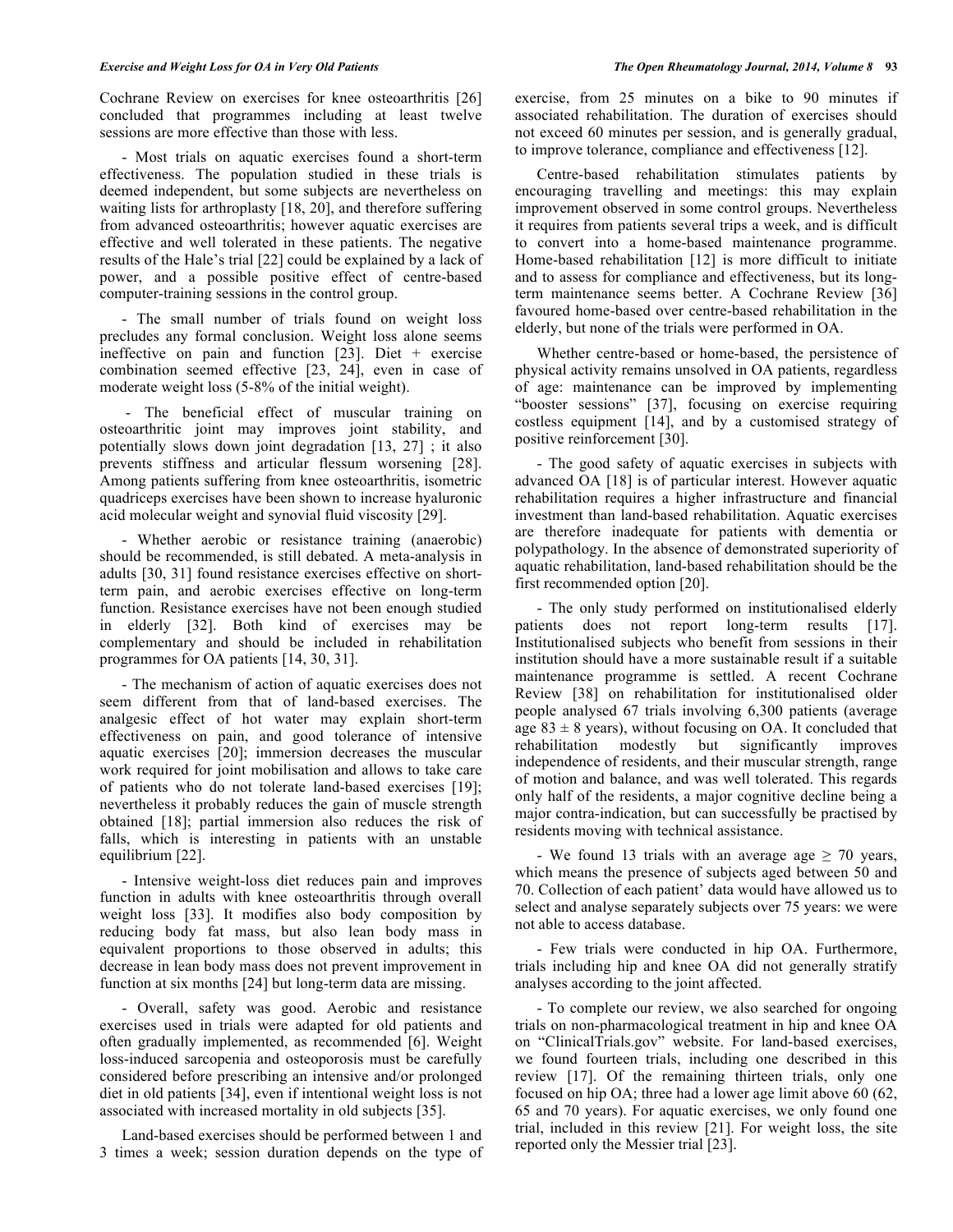This orientation of research toward land-based exercises seems realistic for very old or polypathologic subjects. However 8 of these 13 trials *a priori* excluded patients suffering from dementia and/or polypathology, and none was performed in an institution.

## **CONCLUSION**

This systematic review confirms that international recommendations for the non-pharmacological treatment of knee OA also apply to subjects aged 70 - 80 years. Evidence for hip OA is insufficient. The complementary nature of land-based and aquatic exercises, and the need for reinforcement strategies to sustain physical activity must be underscored.

We also confirm the lack of published trials and research projects on the risk/benefit ratio of such interventions in very old and/or polypathologic subjects. Specific trials focused on land-based exercise, particularly in institutionalised subjects are needed. Performing such trials is a major public health challenge in these populations exposed to drug-related iatrogenesis.

Based on this review, our recommendations are to propose to all old patients at least regular land-based exercises sessions, if not painful on moves, in order to improve mobility and muscle strength (2 to 3 times a week, sessions of 20 to 60 minutes according to the type of exercise). Additionally, managing a weight loss in overweight patients might be useful, after ensuring they are not affected by sarcopenia.

## **AUTHORS CONTRIBUTION**

JL Le Quintrec, B Verlhac and E Maheu take responsibility for conception and design of the study, acquisition and analysis of data, drafting and final version of this article.

C Cadet, P Breville, JM Vetel, JB Gauvain and C Jeandel participated to conception and design of the study, revision and final approval of the article.

## **CONFLICT OF INTEREST**

The authors confirm that this article content has no conflict of interest.

#### **ACKNOWLEDGEMENTS**

Declared none.

## **REFERENCES**

- [1] Etgen O, Reginster JY. Degenerative musculoskeletal disease. Ann Rheum Dis 2004; 63: 1-3.
- [2] Jordan KM, Arden NK, Bannwarth B, *et al*. EULAR recommendations 2003: an evidence based approach to the management of knee osteoarthritis: report of a task force of the standing committee for international clinical studies including therapeutic trials (ESCISIT). Ann Rheum Dis 2003; 62: 1145-55.
- [3] Zhang W, Doherty M, Arden N, *et al*. EULAR evidence based recommendations for the management of hip osteoarthritis: report of a task force of the EULAR standing committee for international

clinical studies including therapeutics (ESCISIT). Ann Rheum Dis 2005; 64: 669-81.

- [4] Zhang W, Nuki G, Moskowitz RW, *et al*. OARSI recommendations for the management of hip and knee osteoarthritis Part III: changes in evidence following systematic cumulative update of research published through January 2009. Osteoarthritis Cartilage 2010; 18: 476-99.
- [5] Hochberg MC, Altman RD, Toupin April K *et al*; American College of Rheumatology 2012 recommendations for the use of non-pharmacologic and pharmacologic therapies in osteoarthritis of the hand, hip and knee. Arthritis Care Res 2012; 64: 465-74.
- [6] American Geriatrics Society Panel on Exercise and Osteoarthritis. Exercise prescription for older adults with osteoarthritis pain: consensus practice recommendations. JAGS 2001; 49: 808-23.
- [7] Fernandes L, Hagen KB, Bjilsma JW, *et al*. EULAR recommendations for the non-pharmacological core management of hip and knee osteoarthritis. Ann Rheum Dis 2013; 72: 1125-35
- [8] Kovar PA, Allegrante JP, MacKenzie R, *et al*. Supervised fitness walking in patients with osteoarthritis of the knee. Ann Intern Med 1992; 116: 529-34.
- [9] Sullivan T, Allegrante JP, Peterson MGE, *et al*. One-year followup of patients with osteoarthritis of the knee who participated in a program of supervised fitness walking and supportive patient education. Arthritis Care Res 1998; 11: 228-33.
- [10] Rogind H, Bibow-Nielsen B, Jensen B, *et al*. The effects of a physical training program on patients with osteoarthritis of the knees. Arch Phys Med Rehabil 1998; 79: 1421-27.
- [11] Kline Mangione K, McCully K, Gloviak A, *et al*. The effects of high-intensity and low-intensity cycle ergometry in older adults with knee osteoarthritis. J Gerontol Med Sciences 1999; 54A: M184-90.
- [12] Petrella RJ and Bartha C. Home based exercise therapy for older patients with knee osteoarthritis: a randomized clinical trial. J Rheumatol 2000; 27: 2215-21.
- [13] Talbot LA, Gaines JM, Huynh Tu N, Metter EJ. A home-based pedometer-driven walking program to increase physical activity in older adults with osteoarthritis: a preliminary study. JAGS 2003; 51: 387-92.
- [14] Hughes SL, Seymour RB, Campbell R, *et al*. Impact of the fit and strong intervention on older adults with osteoarthritis. Gerontologist 2004; 44: 217-28.
- [15] Hughes SL, Seymour RB, Campbell R, *et al*. Long-term impact of Fit and Strong ! on older adults with osteoarthritis. Gerontologist 2006; 46: 801-14.
- [16] Williamson L, Wyatt MR, Yein K, Melton JTK. Severe knee osteoarthritis: a randomized controlled trial of acupuncture, physiotherapy (supervised exercise) and standard management for patients awaiting knee replacement. Rheumatology 2007; 46: 1445- 9.
- [17] Murphy SL, Srasburg DM, Lyden AK, *et al*. Effects of activity strategy training on pain and physical activity in older adults with knee or hip osteoarthritis; a pilot study. Arthritis Rheum 2008; 59: 1480-7.
- [18] Foley A, Halbert J, Hewitt T, Crotty M. Does hydrotherapy improve strength and physical function in patients with osteoarthritis: a randomized controlled trial comparing a gym based and a hydrotherapy based strengthening programme. Ann Rheum Dis 2003; 62: 1162-7.
- [19] Fransen M, Nairn L, Winstanley J, Lam P, Edmonds J. Physical activity for osteoarthritis management: a randomized controlled clinical trial evaluating hydrotherapy or tai chi classes. Arthritis Rheum 2007; 57: 407-14.
- [20] Gill SD, Mcburney H, Schulz DL. Land-based *versus* pool-based exercise for people awaiting joint replacement surgery of the hip or knee: results of a randomized controlled trial. Arch Phys Med Rehabil 2006; 90: 388-94.
- [21] Arnold CM and Faulkner RA. The effect of aquatic exercise and education on lowering fall risk in older adults with hip osteoarthritis. J Aging Phys Activity 2010; 18: 245-60.
- [22] Hale LA, Waters D, Herbison P. A randomized controlled trial to investigate the effects of water-based exercise to improve fall risks and physical function in older adults with lower-extremity osteoarthritis. Arch Phys Med Rehabil 2012; 93: 27-34.
- [23] Messier SP, Loeser RF, Miller GD, *et al*. Exercise and dietary weight loss in overweight and obese older adults with knee osteoarthritis. Arthritis Rheum 2004; 50: 1501-10.